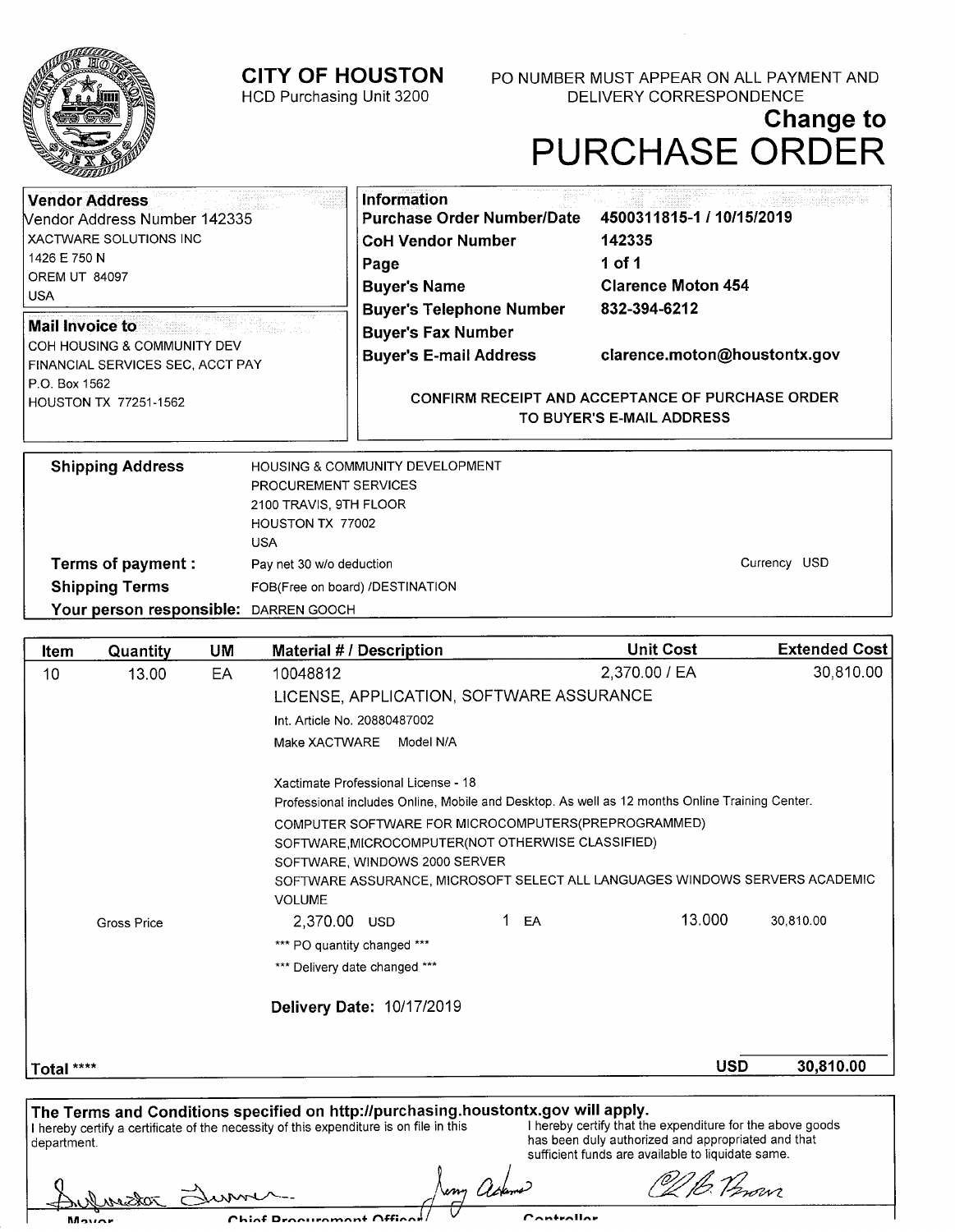)(ACTWARE.

1100 West Traverse Parkway Lehi, UT 84043 Phone 800-932-9228 Fax 801-224-1035

**TO: ORSON PATE** 

| <b>DATE</b> | <b>XACTWARE REP</b>         | <b>PRODUCT</b> | <b>TERM</b> |
|-------------|-----------------------------|----------------|-------------|
| 09/24/2019  | Jeremy Deitlaf 801-932-8514 | Xactimate      | 12 Months   |

| QTY | <b>UNIT</b> | <b>DESCRIPTION</b>                                                                                                                  | <b>UNIT PRICE</b>   | <b>TOTAL</b> |
|-----|-------------|-------------------------------------------------------------------------------------------------------------------------------------|---------------------|--------------|
| 18  |             | Xactimate Professional License:<br>Professional includes Online, Mobile and Desktop. As well<br>as 12 months Online Training Center | 2370                | 42,660       |
|     |             |                                                                                                                                     |                     |              |
|     |             |                                                                                                                                     |                     |              |
|     |             |                                                                                                                                     | SUBTOTAL            | 42,660       |
|     |             |                                                                                                                                     | SALES TAX           | Tax exempt   |
|     |             |                                                                                                                                     | SHIPPING & HANDLING | 0.00         |
|     |             |                                                                                                                                     | <b>OTHER</b>        | 0.00         |
|     |             |                                                                                                                                     | <b>TOTAL</b>        | 42,660       |
|     |             |                                                                                                                                     |                     |              |

This is only a quote, not a contract. It is good for 30 days from the date above.

۰,